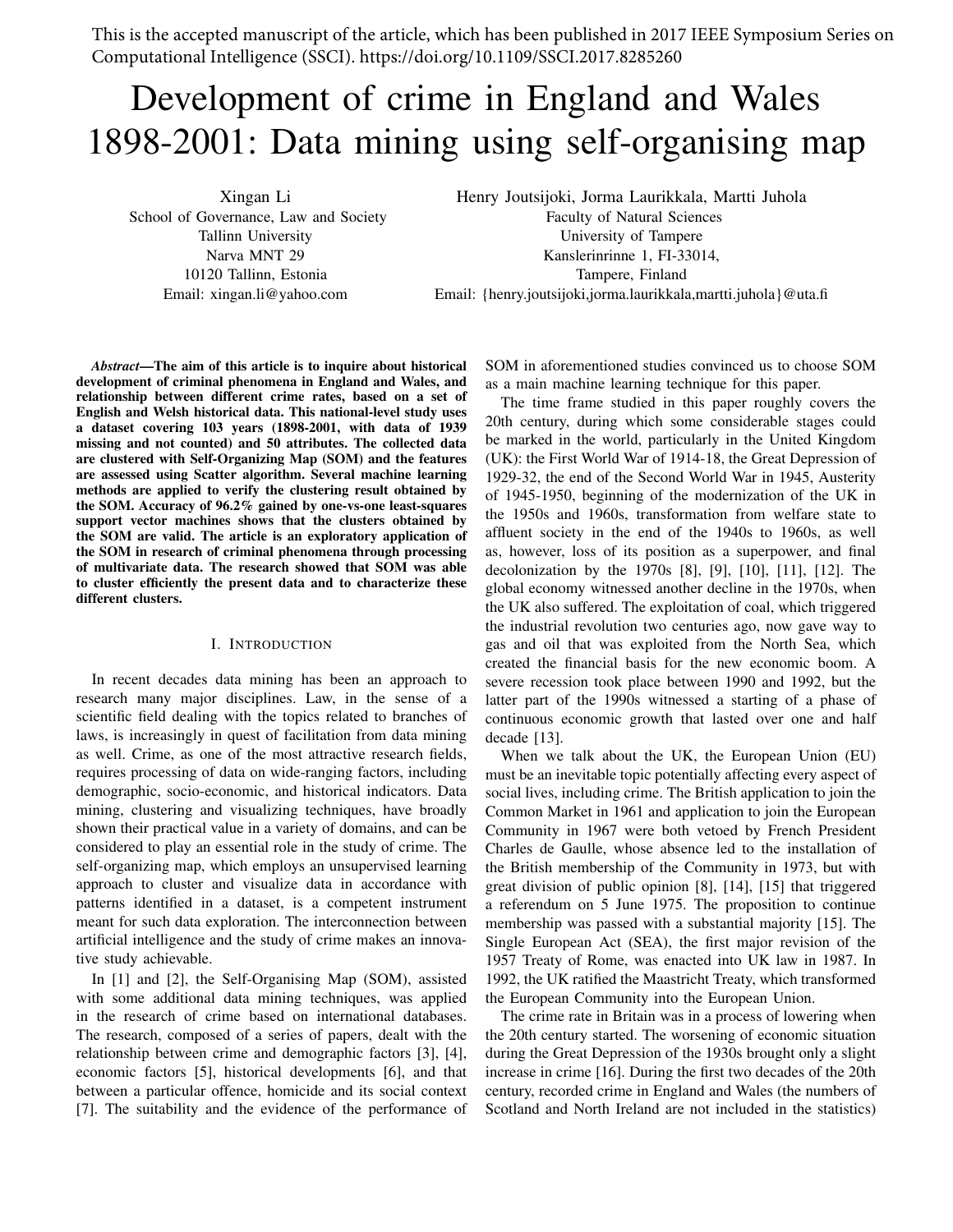was on an average of 90,000 indictable offences each year, which increased to over 500,000 during the 1950s, with crime rate quadrupled from 250 crimes per 100,000 people in 1901 to 1,000 by 1950 [17].

Since the late 1950s, both economy and crime of England and Wales were dominated by a sharp rise, a tendency even accelerated in the 1960s when crime doubled. Crime continued to rise for much of the latter half of the 20th century, with an average of over one million crimes recorded each year in the 1960s, two million during the 1970s, and 3.5 million in the 1980s [17]. The number of recorded crimes continued to increase, until it reached the 2003 peak of 6 million [17]. Similar to that in the United States, a steady decrease started after the crime climax of the early 2000s [6].

While the total number of recorded crimes as well as crime rates were changing the same way, the different types of crimes could increase or decrease differently. One thing to mention is that, over the period, there were significant changes to the types of offences recorded as crime, and how they are counted [17]. Another thing to mention is that, while most kinds of recorded crime, with particularly steep falls in some offences such as burglary, new types of crime at different stages, such as those involving cars, motorcycles, and computers were increasing [17].

This article endeavors to inquire about historical development of criminal phenomena in the England and Wales, and relationship between different crime rates, based on a set of English and Welsh historical data. An exploratory multivariate analysis of national-level crime rate data covering the years 1898-1938 and 1940-2001 was performed with SOM, refined by Scatter algorithm [18]. The year 1939 was excluded due to unavailability of data. The clustering result was assessed using several machine learning methods from baseline algorithms to state-of-the-art methods. In other words, our aim is to show the feasibility of SOM in the context of clustering historical data of England and Wales and to verify the clustering result using machine learning methods. The results show that SOM is able to form suitable clusters which are well separable in terms of classification and reflect well the historical facts.

The rest of the paper is organized as follows. Section II outlines briefly the SOM algorithm. In Section III we present an overview of the dataset and features. Moreover, we describe preprocessing of the data and SOM clustering, classification procedure and the parameter settings related to the classification methods tested. Section IV is for the classification results and Section V focuses on the discussion about crime in the English and Welsh history as seen in the SOM. Section VI concludes the paper and presents directions for future work.

## II. SELF-ORGANISING MAP

Self-Organising Map [19], [20], [21] is an unsupervised artificial neural network algorithm introduced by Teuvo Kohonen. SOM differs from many other commonly used artificial neural networks by its structure. SOM does not have hidden layers such as multi-layer perceptrons [21] or radial basis function networks [21] have. Instead the main idea is to map continuous input space usually into 1D or 2D lattice in a topologically ordered way [21]. However, lattice can be higher dimensional than 1D or 2D. Lattice is constructed from a set of nodes and each one of them includes a weight vector. In SOM there is only the input layer and the whole lattice can be considered as an output layer. SOM algorithm has four main steps [21]:

- 1) Initialization of weight vectors.
- 2) Finding the winning neuron for the input vector.
- 3) Updating the weight vectors.
- 4) Repeating steps 2-3 until the number of iterations is met or map do not change.

Assume that we have weight vectors  $w_i(t)$  where the index  $j = 1, 2, \dots, M$  points out to a node in a lattice, M is the total number of nodes and  $t$  means the iteration round. Moreover, in the initialization step we have  $t = 0$ . Initialization of weight vectors is an important step since it effects on the convergence of map to a stabilized stage. Weight vectors can be initialized with random values [21]. However, it must be noticed that choosing "purely" random values for weight vectors may lead to a situation where the learning process is non-convergent or very slow. Hence, random values would be good to choose so that they represent quite closely the distribution of the input space.

The second step is actually the first step of the iterative learning process of SOM. We match the input vector  $\mathbf{x} \in \mathbb{R}^n$ with all weight vectors and seek a node where the distance between weight vector and input vector is the smallest. In other words, we seek a winning neuron  $r(\mathbf{x})$  where

$$
r(\mathbf{x}) = \arg\min_j \|\mathbf{x}(t) - \mathbf{w}_j(t)\|, \ j = 1, 2, \dots, M
$$

at the iteration round  $t$  [21].

After finding the winning neuron  $r(\mathbf{x})$ , we update the weight vectors for all neurons in a lattice as follows [21]:

$$
\mathbf{w}_j(t+1) = \mathbf{w}_j(t) + \eta(t)h_{j,r(\mathbf{x})}(t)[\mathbf{x}(t) - \mathbf{w}_j(t)]
$$

where  $0 < \eta(t) < 1$  is a monotonically decreasing learning rate parameter and  $h_{j,r(x)}(t)$  is a dynamically changing neighborhood function around the winning neuron  $r(\mathbf{x})$  [21]. Neighborhood function  $h_{j,r(x)}(t)$  is again defined with the following way [21]:

$$
h_{j,r(\mathbf{x})}(t) = \exp\left(-\frac{d_{j,r}^2}{2\sigma^2(t)}\right), t = 1, 2, \dots,
$$

where  $d_{j,r}^2 = ||\mathbf{s}_j - \mathbf{s}_r||^2$  is the Euclidean distance between the *j*th neuron in a lattice and the winning neuron  $r$ . In addition, for the  $\sigma(t)$  we have

$$
\sigma(t) = \sigma_0 \exp\left(-\frac{t}{\tau_1}\right)
$$

where  $\sigma_0$  user-defined parameter value and  $\tau_1$  is a time constant [21]. Learning rate parameter  $\eta(t)$  is again defined as follows [21]:

$$
\eta(t) = \eta_0 \exp\left(-\frac{t}{\tau_2}\right)
$$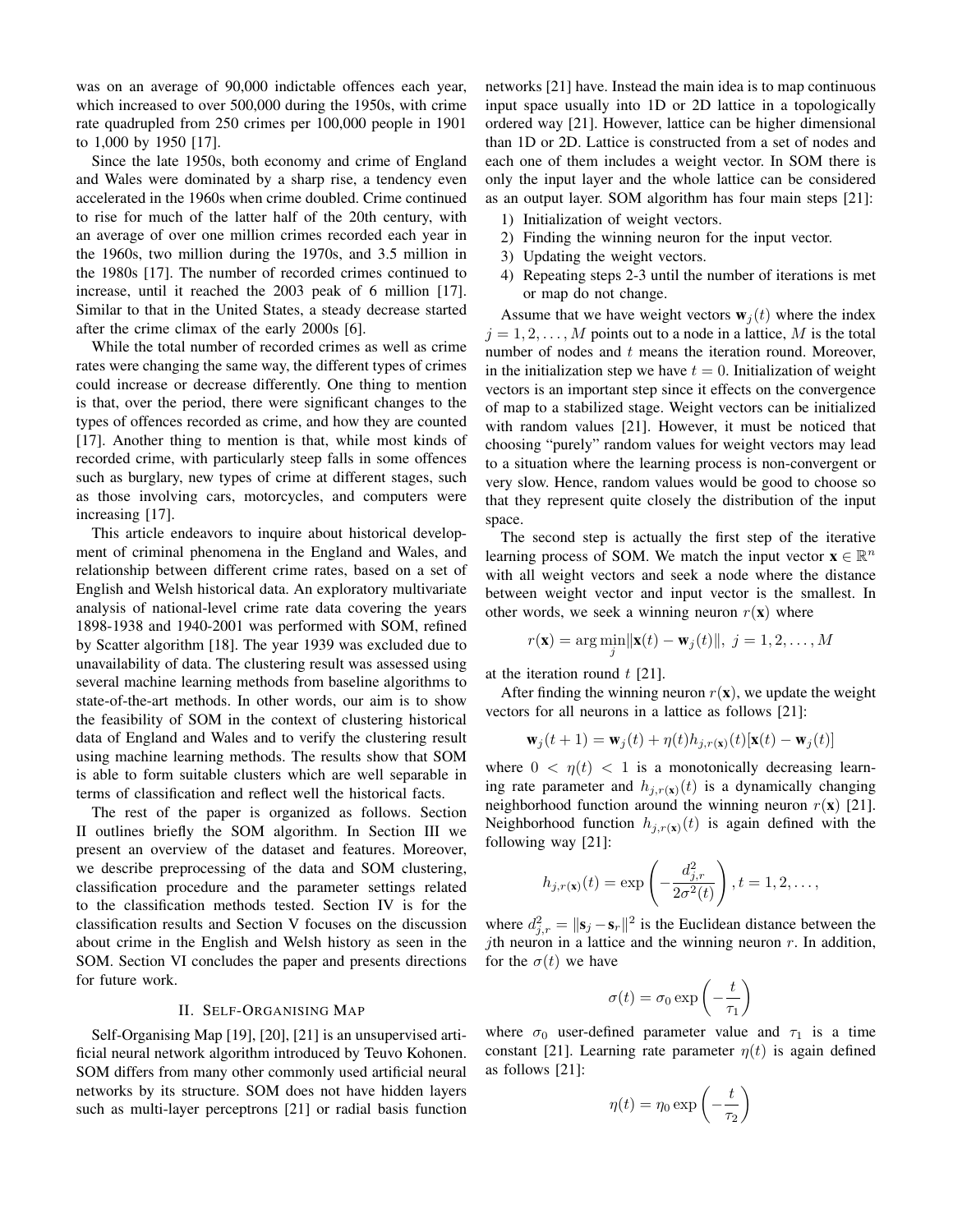where  $\tau_2$  is another time constant.

#### III. DESIGN OF EXPERIMENTS

# *A. Dataset and features*

The purpose of the current study was to inquire about the historical development of criminal phenomena in the United Kingdom, and the relationship between different crime rates, based on a set of English and Welsh historical data. The data used in this study covers a period of 103 years from year 1898 till 2001. However, the data of 1939 is missing. The years were selected based on the availability of data on their selected indicators.

A synopsis of all attributes that were used in this study is given in Table I where each one of the attributes is provided with an unique code "Xnumber". There are no commonly accepted abbreviations for the attributes so they are presented in complete form. The word "total" is used in the definition of an attribute when there are also sub-categories of the same attribute. This form of presentation is ordinarily used in statistics in England and Wales. All the 50 attributes concern crime rates with various perspectives. The selection of the contents of these indicators was principally based on availability of data. Overall, the dataset was composed of 105 rows and 50 columns. The difference why dataset has 105 rows and only 102 years are included can be explained by the fact that how the statistical methods have changed during the years  $1$ . Information about the most of the attributes was derived from the database of UK Home Office.<sup>2</sup>

## *B. Preprocessing and generating clusters*

The first phase was to generate clusters from the collected data using SOM. For this purpose we used a software called Viscovery SOMine 6 [22] which applies SOM-Ward algorithm<sup>3</sup> [23], [24] for generating clusters. Overall, 50 nodes were used in SOM and training parameter "Tension" was set to 0.5. SOM-Ward algorithm is not the only method which hierarchically clusters the SOM map and for more detailed discussion on this topic a reader can look at the article by Vesanto and Alhoniemi [25]. Missing values in a dataset were marked as "NaN". The SOMine software can automatically handle the missing values and generate a map from the given data. SOM was selected for this study due to its good performance in publications [1], [2], [3], [4], [5], [6], [7].

The default value was to divide the map into seven clusters. However, we also tested the numbers of clusters from five to ten which are explained in detail as follows.

• Case 1 (seven clusters): With seven clusters, there formed a big group of years including the period from late 1890s to 1930s, with the exception of some separate years

<sup>3</sup>https://www.viscovery.net/download/public/

The-SOM-Ward-cluster-algorithm.pdf

spreading from 1900s to 1920s. Other clusters usually cover consecutive years.

- Case 2 (eight clusters): If the number of clusters was adjusted to 8 clusters, years from the end of the 1920s and 1930s were separated from late 1890s and 1900s, 1910s and 1920s. However, the exceptional years of 1909, 1911, 1915, 1918, 1919, and 1924 were still in an independent cluster. All the other clusters compared to seven clusters situation did not change.
- Case 3 (nine clusters): In the case of nine clusters, the original clusters covering the 1950s and 1960s would have been divided into almost two clusters composed of the years of the 1950s and 1960s, with 1949 in the cluster of mainly the 1950s, while 1959 in the cluster of mainly the 1960s. Significantly, 1969 is in another cluster of mainly the 1970s.
- Case 4 (ten clusters): For ten clusters case, the original cluster composed of the 1990s and the early 2000s would be divided into a cluster of the early 1990s and another one of the latter part of the 1990s and the early 2000s.
- Case 5 (six clusters): If six clusters were selected, the cluster of 1970s and that of the 1980s would be combined, with 1969 and 1990, which were already in these two original clusters.
- Case 6 (five clusters): If the number of clusters had been decreased to five, further combination would have been occurred: the cluster of the 1940s would be combined into the big cluster originally composed of the late 1890s, the 1900s, 1910s, 1920s and 1930s, with exception of 1909, 1911, 1915, 1918, 1919 and 1924 originally already in an independent cluster.

Cluster evaluation and the selection of the number of the clusters can be performed with various ways (for example, using intrinsic clustering measures such as silhouette or elbow methods). However, our approach is research interest based and established on historical and societal facts. Hence, in our study, it is preferable to have a separate cluster for the 1930s due to the fact that there was a significant event of crisis in economy and, thus, in the society in the Western world, including England and Wales. Thus, eight clusters in which the years of the 1930s were separated from those years before the 1930s, can better reflect our concern. Figure 1 presents the result where the instances have been grouped into eight clusters. Clusters are also presented in Table II.

After finding the clusters, the second step in preprocessing was to process the possible missing values. The database where the data were collected did not provide all values for all attributes. Thus, missing values had to be imputed some way before machine learning methods could be applied to verify the obtained clusters. We used attribute means to replace the missing values. Overall, the missing values were occurred in attributes X6, X7, X10, X15, X19, X36, X42, X43, X44 X45 and X47 when following the notation of Table I. The respective number of missing values together with the proportion in percentage for the aforementioned

<sup>1</sup>https://www.gov.uk/government/uploads/system/uploads/attachment\_data/ file/116649/rec-crime-1898-2002.xls

<sup>2</sup>A summary of recorded crime data from 1898 to 2001/02, at https://www. gov.uk/government/statistics/historical-crime-data)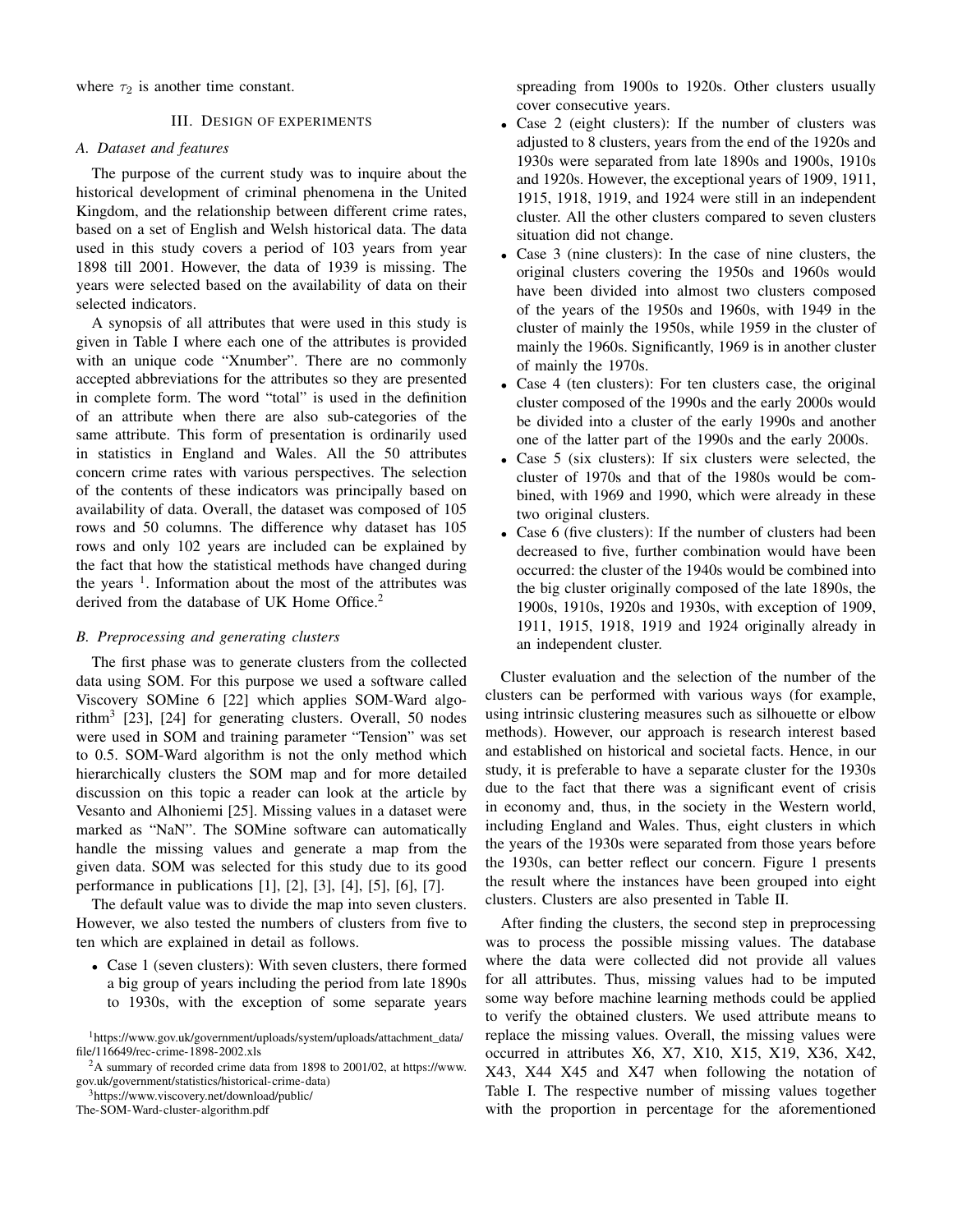| Name                         | Name                             | Name                   | Name                 | Name                  | Name                      |
|------------------------------|----------------------------------|------------------------|----------------------|-----------------------|---------------------------|
| $X1$ :<br>Homicide           | X2:<br>Attempted                 | X3: Threat or con-     | X4: More serious     | X5:<br>Endangering    | X6: Other wound-          |
| <i>(includes)</i><br>murder. | murder                           | spiracy to murder      | wounding or other    | railway passangers    | ing etc.                  |
| manslaughter<br>and          |                                  |                        | endangering<br>acts  |                       |                           |
| infanticide)                 |                                  |                        | life                 |                       |                           |
| X7: Assaults                 | X8: Abandoning a                 | X9: Child abduc-       | X10: Procuring il-   | X11: Total violence   | X12: Buggery              |
|                              | child under age of               | tion                   | legal abortion       | against a person      |                           |
|                              | two years                        |                        |                      |                       |                           |
| X13: Indecent as-            | X14:<br>Gross                    | $X15:$ Rape            | X16: Indecent as-    | X17: Unlawful sex-    | X18: Unlawful sex-        |
| sault on a male              | indecency between                |                        | sault on a female    | ual intercourse with  | ual intercourse with      |
|                              | males                            |                        |                      | a girl under 13       | a girl under 16           |
| $X19:$ Incest                | X20:Procuration                  | X21: Abduction         | X22: Total sexual    | $X23$ : Total robbery | X24: Total violent        |
|                              |                                  |                        | offences             |                       | crime                     |
| X25: Burglary in a           | $\overline{X26}$ : Burglary in a | X27:<br>Total          | $X28$ : Theft from a | X29: Theft by an      | Theft<br>X30:<br>$\alpha$ |
| dwelling                     | building other than              | <b>Burglary</b>        | person               | employee              | unauthorized              |
|                              | dwelling                         |                        |                      |                       | taking from mail          |
| Other theft<br>X31:          | Handling<br>X32:                 | X33:<br>Total<br>theft | X34:<br>Frauds<br>by | X35: False account-   | X36: Other frauds         |
| and<br>unauthorized          | stolen goods                     | and handling stolen    | company directors    | ing                   |                           |
| taking                       |                                  | goods                  |                      |                       |                           |
| X37: Total<br>fraud          | X38: Arson                       | X39:<br>Going          | X40: Concealment     | X41: Bigamy           | X42: Blackmail            |
| and forgery                  |                                  | for<br>equipped        | of birth             |                       |                           |
|                              |                                  | stealing etc.          |                      |                       |                           |
| $X43:$ Riot                  | X44: Violent disor-              | X45:<br>Other          | X46: Perjury         | $X47:$ Libel          | X48:<br>Other             |
|                              | der                              | offences<br>against    |                      |                       | indictable<br>$\alpha$    |
|                              |                                  | the State or public    |                      |                       | triable either way        |
|                              |                                  | order                  |                      |                       | offences                  |
| X49: Total other of-         | X50: Total recorded              |                        |                      |                       |                           |
| fences                       | crime                            |                        |                      |                       |                           |

Table I CRIMINAL PHENOMENA INDICATED BY 50 DIFFERENT ATTRIBUTES.

Table II CLUSTERS GIVEN IN FIG. 1 PRESENTED IN A LIST FORM.

| Cluster 1={1898, 1899, 1900, 1901, 1902, 1903, 1904, 1905, 1906, 1907, 1908, 1910, 1912,                          |
|-------------------------------------------------------------------------------------------------------------------|
| 1913, 1914, 1916, 1917, 1920, 1921, 1922, 1923}                                                                   |
| Cluster 2={1949, 1950, 1951, 1952, 1953, 1954, 1955, 1956, 1957, 1958, 1959, 1960, 1961,                          |
| 1962, 1963, 1964, 1965, 1966, 1967, 1968}                                                                         |
| Cluster 3={1991, 1992, 1993, 1994, 1995, 1996, 1997, 1997/8, 1998/9(or), 1998/9(nr), 1999/2000, 2000/01, 2001/02} |
| Cluster 4={1925, 1926, 1927, 1928, 1929, 1930, 1931, 1932, 1933, 1934, 1935, 1936, 1937, 1938, 1940}              |
| Cluster 5={1978, 1979, 1980, 1981, 1982, 1983, 1984, 1985, 1986, 1987, 1988, 1989, 1990}                          |
| Cluster 6={1969, 1970, 1971, 1972, 1973, 1974, 1975, 1976, 1977}                                                  |
| Cluster 7={1909, 1911, 1915, 1918, 1919, 1924}                                                                    |
| Cluster 8={1941, 1942, 1943, 1944, 1945, 1946, 1947, 1948}                                                        |
|                                                                                                                   |



Figure 1. Eight clusters given by the SOM-Ward algorithm.

features were: 4(3.81%), 15(14.29%), 2(1.90%), 1(0.95%), 11(10.48%), 4(3.81%), 2(1.90%), 18(17.14%), 28(26.67%), 4(3.81%) and 3(2.86).

The third step in preprocessing was to investigate the relevance of features. In other words, we searched for the possible redundant features which could be excluded from the dataset. There are several algorithms for feature importance evaluation available in the literature and we selected to use Scatter algorithm in this study. Scatter algorithm<sup>4</sup> is presented in detail in [18] so we do not review the algorithm here. One of the outputs of Scatter algorithm is separation power which measures the separability ("goodness") of an attribute compared to the rest of the attributes.

Since Scatter algorithm is a supervised algorithm, we needed the imputed and labeled version of the dataset. A commonly encountered process in data mining and machine

<sup>4</sup>Free-to-use implementation of this algorithm called "ScatterCounter" can be found from http://www.uta.fi/sis/cis/researcg\_groups/darg/publications. html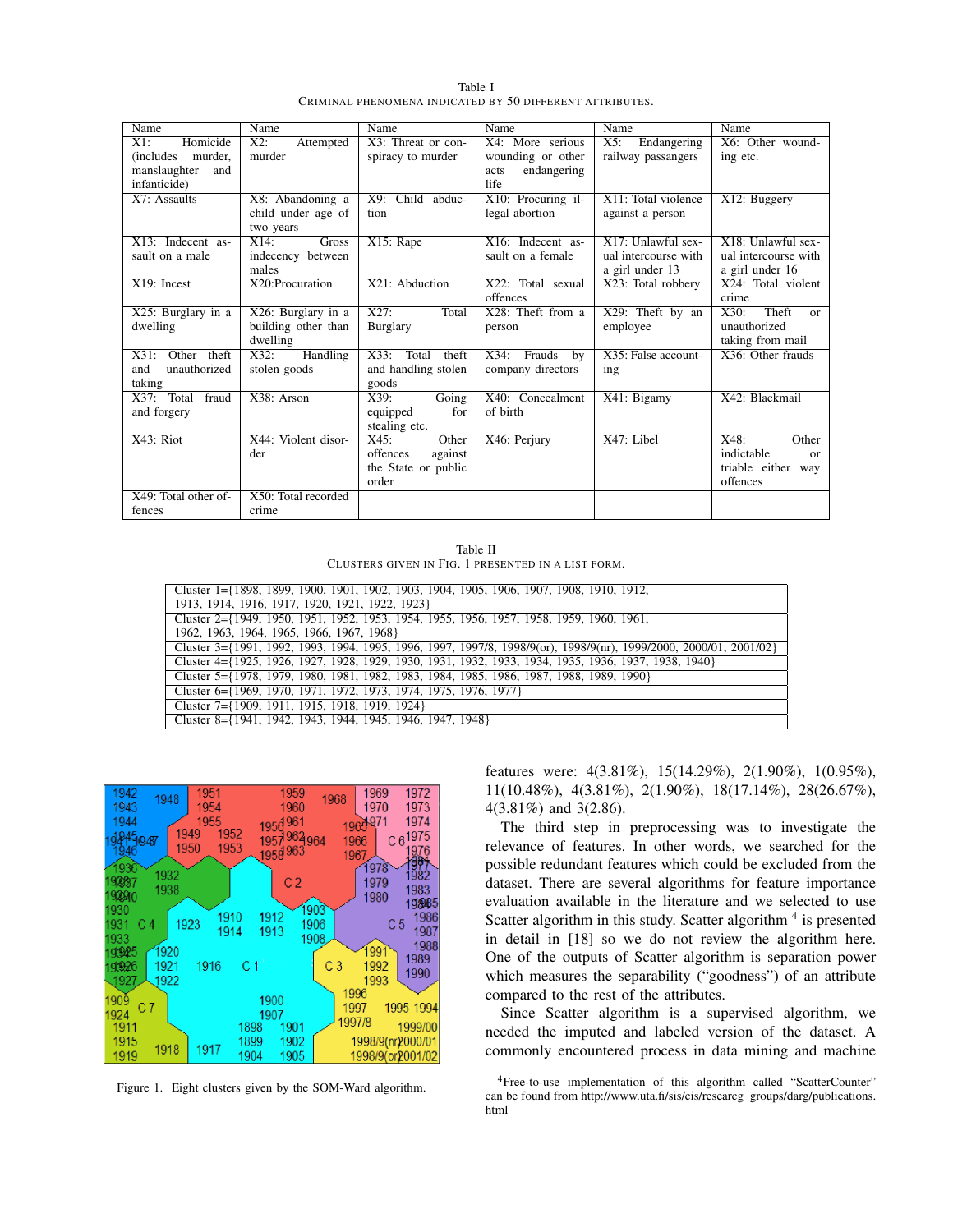learning when the dataset is not labeled, is to first cluster the dataset and then label the clusters obtained. We followed this process in our study. Hence, class label for an instance is determined based on the cluster to which it belongs. According to the separation power values given by the Scatter algorithm no attribute should be removed and the further processing of the data will be performed with all 50 attributes.

## *C. Classification and parameter settings*

Our study is dichotomous from the methodological perspective. Firstly, with the help of SOM we examine the structure of collected data in order to find the natural clusters. Secondly, we verify, by means of machine learning methods, the results of SOM clustering. For the latter objective we selected a large collection of classification methods to be used in this study. More specifically, we tested the following methods: Linear Discriminant Analysis (LDA) [26], Classification and Regression Tree (CART) [27], Naïve Bayes (NB) [28] with and without kernel density estimation (KDE) [29], Multinomial Logistic Regression (MNLR) [30], [31], k Nearest Neighbor method (KNN) [27], [32], Random Forests [33] and Least-Squares Support Vector Machines (LS-SVMs) [34], [35].

Some of the methods tested require parameter value testing. For CART there are two main parameters called "minparent" and "minleaf". Minleaf expresses the minimum number of leaf node instances whereas minparent describes the minimum number of branch node instances. For the minleaf parameter we used value of 1 and for minparent the values of 1 and 5 were tested. Both minparent values yielded the same results. Moreover, the best split attribute at each branch node was performed using interaction test [36].

Naïve Bayes classifier was tested with and without KDE. When KDE was applied, we selected triangle kernel [29] to be used in this study. In the case of KNN we performed wide experiments. Firstly, we tested six distance measures (Chebychev, Manhattan, correlation, cosine, Euclidean and Spearman). Secondly, each one of the distance measures was further tested with the odd k values of  $k \in \{1, 3, ..., 15\}$ . For Random Forests classifier the essential issue is the number of trees in a forest since Random Forests classification is an ensemble learning method. We decided to test the number of trees from 1 to 30.

Finally, we applied LS-SVMs in classification. Because originally LS-SVM is for binary classification tasks and our classification problem is a multi-class problem, we used onevs-one (OVO) [37] classification scheme together with majority voting method. In majority voting scheme each individual binary classifier gives a predicted class label for a test instance and the class which obtains the highest number of votes will be assigned for the final class label for a test instance. However, majority voting does not prevent the occurrence of possible ties. In this study we solved the ties with the following procedure:

- 1) Find out classes which occur in a tie.
- 2) Extract the corresponding training data from those classes.
- 3) Divide the interval  $[0, 1]$  into smaller non-overlapping segments with respect to the class sizes encountered in a tie.
- 4) Generate a random number from uniform distribution  $U(0, 1)$ .
- 5) Decide the final class label based on the segment to which the random number belongs.

In order to illustrate the procedure we present a simple example of it.

- Let there be a tie between two classes  $C_1$  and  $C_2$ .
- Let the class sizes of  $C_1$  and  $C_2$  be 40 and 60 in a training set.
- Now we divide the  $[0, 1]$  interval such a way that  $[0, 0.4]$ belongs to class  $C_1$  and interval  $(0.4, 1]$  is for class  $C_2$ .
- If a random number  $s$  derived from a uniform distribution  $U(0, 1)$  belongs to segment [0, 0.4], final class label for the test instance will be  $C_1$  and, otherwise, class label will be  $C_2$ .

The success of LS-SVMs is highly dependent on the parameter values selected. In our research we tested, altogether, five kernels (the linear, the quadratic, the cubic, the RBF and the Sigmoid). For the polynomial kernels we tested  $C \in \{2^{-12}, 2^{-11}, \ldots, 2^{17}\}\$  where the C is the regularization parameter common for all kernels. For the RBF kernel a hyperparameter,  $\sigma$ , is needed and for it we selected the same parameter value space as for  $C$ . In other words, we have  $\sigma \in \{2^{-12}, 2^{-11}, \ldots, 2^{17}\}.$  Finally, for the Sigmoid kernel we have two hyperparameters,  $\kappa$  and  $\delta$  for which  $\kappa \in$  $\{2^{-12}, 2^{-11}, \ldots, 2^{17}\}$  and  $\delta \in \{-2^{17}, -2^{16}, \ldots, -2^{-12}\}.$ Overall, polynomial kernels were tested with 30 values, the RBF kernel with  $30^2$  (C,  $\sigma$ ) combinations and the Sigmoid kernel with  $30^3$   $(C, \kappa, \delta)$  triplets.

Verification of clustering (classification of clusters) was performed using the leave-one-out method with all classification methods tested. Before performing the leave-one-out procedure data used in classification was scaled to  $[-1, -1]$ using min-max scaling (also known as min-max normalization) [38]. If a method required parameter value search, we performed leave-one-out procedure with all parameter value(s) (combinations) and the optimal parameter value (combination) was selected based on the highest accuracy. Accuracy is here defined as the sum of diagonal elements of a confusion matrix divided by the sum of all elements of a confusion matrix. Besides accuracy, sensitivities (also known as true positive rate) are reported for all clusters (represent the classes in our study) in result tables.

#### IV. CLASSIFICATION RESULTS

Table III presents the classification results when LDA, CART, NB and MNLR classifiers were applied to the imputed dataset. A clear exception in Table III results is NB when KDE was used. It obtained only 55.2% accuracy and the sensitivities are very low except with cluster 2 where 85.0% sensitivity was achieved. CART algorithm with different parameter settings yielded around 86% accuracy which is a good result. Furthermore, clusterwise sensitivities were mainly above 80.0%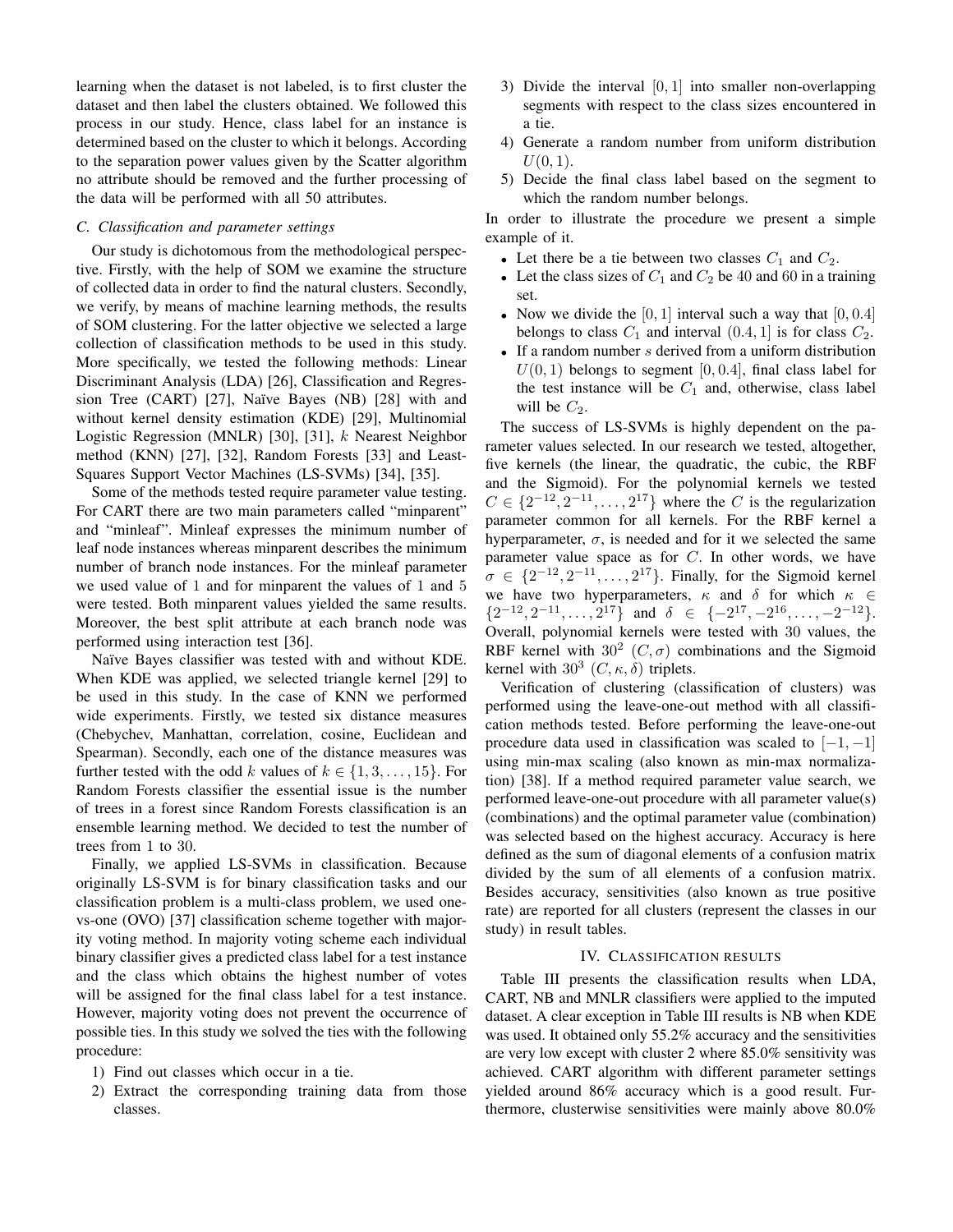|           | LDA.      | CART      | NB Normal | NB KDE (triangle) | <b>MNLR</b> |
|-----------|-----------|-----------|-----------|-------------------|-------------|
| Cluster 1 | $95.2\%$  | $76.2\%$  | 66.7%     | $90.5\%$          | 85.7%       |
| Cluster 2 | $100.0\%$ | $95.0\%$  | $100.0\%$ | $85.0\%$          | 95.0%       |
| Cluster 3 | $100.0\%$ | 92.3%     | $100.0\%$ | $30.8\%$          | $100.0\%$   |
| Cluster 4 | $93.3\%$  | 86.7%     | 93.3%     | 53.3%             | $100.0\%$   |
| Cluster 5 | $92.3\%$  | $92.3\%$  | 92.3%     | 53.8%             | 92.3%       |
| Cluster 6 | $100.0\%$ | $100.0\%$ | $100.0\%$ | 22.2%             | 88.9%       |
| Cluster 7 | 66.7%     | $50.0\%$  | 66.7%     | $0.0\%$           | $50.0\%$    |
| Cluster 8 | $100.0\%$ | 87.5%     | $100.0\%$ | $12.5\%$          | 87.5%       |
| Accuracy  | $95.2\%$  | 86.7%     | 89.5%     | 55.2%             | 90.5%       |
|           |           |           |           |                   |             |

Table III RESULTS OF THE LDA, CART, NB AND MNLR CLASSIFIERS. SENSITIVITIES OF EACH CLUSTER AND ACCURACIES HAVE BEEN PRESENTED.

except with clusters 1 and 7. However, cluster 7 had only 6 instances and in classification tasks small classes may easily be lost. NB with Gaussian distribution assumption and MNLR both obtained around 90% accuracy. The difference between the results of these two methods was that NB gained 100.0% sensitivity in four clusters whereas MNLR had the similar results only with two clusters. The best result in Table III gave LDA having 95.2% accuracy which is a very good result. All clusters except the smallest one were well classified with LDA.

Table IV shows the KNN results with various distance measures. All distance measures achieved good accuracies and the highest ones were obtained by Chebychev, Manhattan, correlation and Euclidean measures. Furthermore, the optimal  $k$  values were small in each case. Only values of 3, 5 and 7 occurred within the optimal parameter values. With the aforementioned measures 95.2% accuracy (the same as with LDA) was achieved. Clusters 3 and 5 were perfectly classified with Chebychev, Manhattan, correlation, and Euclidean measures. With cosine measure the results were also good and the difference with respect to accuracy was only around one percentage. A slightly larger decrease in results was gained with Spearman measure since 90.5% accuracy was achieved with it. However, this result is still a good one although it was the worst within Table IV results. A more detailed inspection reveals that the highest dispersion in sensitivities between different distance measures was in the case of cluster 7. The sensitivities varied between 0.0% and 50.0% interval. However, it must be noticed that this cluster is a small one having only six instances.

In Table V the results of Random Forest classifier and OVO-LS-SVMs are given. Overall, a good level in the results continued compared to Table IV results. Random Forest gained the lowest accuracy (89.5%) among the classification methods. Multi-class LS-SVM instead obtained 94.3%, 95.2% or 96.2% accuracies. Accuracy of 96.2% was the best one within the result tables. When considering the sensitivities more closely, it can be noticed that clusters 3, 4, 6 and 8 were the best classified clusters. Overall, it can be said that SOM-Ward algorithm is capable of finding good clusters for the current dataset which are well separable from the classification perspective.

For the results in Tables III-V the results of the Friedman test showed that there were significant ( $p < 0.05$ ) differences in the median sensitivities of the classification methods. Only the best results from the nearest neighbor and least-squares support vector classification were included in the testing, because the results of these methods were very similar. Therefore, the tested methods were LDA, CART, both of the Naïve Bayes methods, MNLR, KNN (Euclidean distance and  $k = 5$ ), Random Forest and LS-SVM RBF. As expected, the post hoc comparisons, with the significance level 0.05 adjusted with the Dunn-Bonferroni method, showed significant differences only between the worst method NB KDE and the other methods ({NB Normal, KNN, LDA, LS-SVM RBF }> NB KDE).

# V. DISCUSSION: CRIME IN THE BRITISH HISTORY AS SEEN IN THE SOM

As we can observe from the figure of the SOM, the years between 1898 and early 1920s were clearly grouped in the same cluster (Cluster 1), with the exception of some years of the late 1910s and the early 1920s separated from this cluster and formed Cluster 7: 1909, 1911, 1915, 1918, 1919, and 1924. The late 1920s, 1930s and starting of the 1940s were in Cluster 4. The period in this cluster ranges from the end of the First World War, through the Great Depression of the 1930s, to the start of the Second World War. The most years in the 1940s formed Cluster 8, which covers the period of the Second World War and its aftermath.

Cluster 2 swathes a long span of time, from the end of the 1940s, the 1950s, to the 1960s. This was the longest period of prosperity for the UK after the Second World War. The crime rate of the England and Wales underwent a process of gradual increase, slight decrease and then fast increase. During this period, Britain remained a European leader in both economic power and political influence, but a sudden reduction started [8], [39]. Cluster 6 contains the end of the 1960s and most of the 1970s, among which are the economic crisis of the 1970s. This is also the time when the UK was accepted into the Economic Community. The end of the 1970s and the 1980s fall into Cluster 5, which spread another period of economic growth, but was shortly interrupted by two to three years in the beginning of the 1990s. Cluster 3 covers the years across the 1990s and the early 2000s, when the UK also enjoyed a continuous economic growth. Criminal phenomenon also had a steep increase and then surged to a historical peak.

On the surface, these clusters are well mosaiced into different stages of socio-historical development of England and Wales. Because of the high accuracy value in this study, it can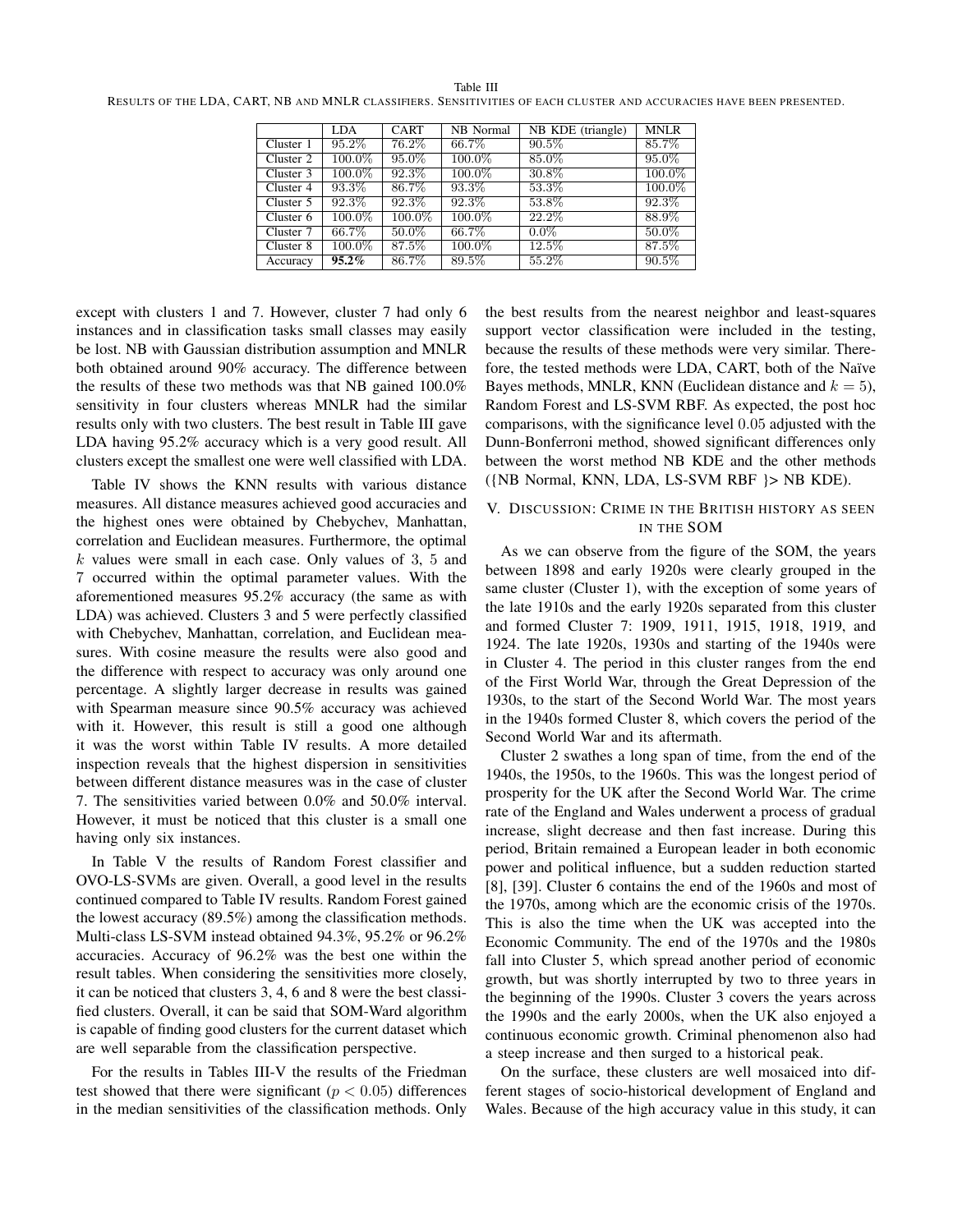Table IV

RESULTS OF THE k-NN CLASSIFIER WITH DIFFERENT DISTANCE MEASURES. SENSITIVITIES RELATED TO CLUSTERS AND ACCURACIES ARE PRESENTED. WITHIN THE PARENTHESIS THE OPTIMAL  $k$  value is given.

|           | $k$ -NN Chebychev | $k$ -NN Manhattan | $k$ -NN correlation | $k$ -NN   | cosine | $k$ -NN Euclidean | $k$ -NN Spearman |
|-----------|-------------------|-------------------|---------------------|-----------|--------|-------------------|------------------|
|           | $(k = 7)$         | $(k = 3)$         | $(k = 5)$           | $(k = 5)$ |        | $(k = 5)$         | $(k = 3)$        |
| Cluster 1 | 95.2%             | $95.2\%$          | $100.0\%$           | $95.2\%$  |        | 100.0%            | $90.5\%$         |
| Cluster 2 | 100.0%            | $95.0\%$          | 100.0%              | 100.0%    |        | 100.0%            | 100.0%           |
| Cluster 3 | 100.0%            | $100.0\%$         | 100.0%              | 100.0%    |        | 100.0%            | 100.0%           |
| Cluster 4 | $100.0\%$         | $100.0\%$         | 93.3%               | 100.0%    |        | $100.0\%$         | 86.7%            |
| Cluster 5 | $92.3\%$          | $100.0\%$         | 92.3%               | 92.3%     |        | 92.3%             | 100.0%           |
| Cluster 6 | 100.0%            | $100.0\%$         | $100.0\%$           | 100.0%    |        | 100.0%            | 100.0%           |
| Cluster 7 | $50.0\%$          | $50.0\%$          | $50.0\%$            | 50.0%     |        | 50.0%             | $0.0\%$          |
| Cluster 8 | $100.0\%$         | $100.0\%$         | $100.0\%$           | 87.5%     |        | 87.5%             | 100.0%           |
| Accuracy  | $95.2\%$          | $95.2\%$          | $95.2\%$            | 94.3%     |        | $95.2\%$          | $90.5\%$         |

Table V

RESULTS OF RANDOM FORESTS AND ONE-VS-ONE LEAST-SQUARES SUPPORT VECTOR MACHINES CLASSIFIERS. SENSITIVITIES RELATED TO CLUSTERS AND ACCURACIES ARE PRESENTED. WITHIN THE PARENTHESIS THE OPTIMAL PARAMETER VALUES ARE GIVEN.

|           | Forest<br>Random | LS-SVM Linear   | LS-SVM         | LS-SVM Cubic  | LS-SVM<br><b>RBF</b> | <b>LS-SVM</b>               |
|-----------|------------------|-----------------|----------------|---------------|----------------------|-----------------------------|
|           | $(\#trees = 2)$  | $(C = 2^{-11})$ | Quadratic      | $(C=2^{-11})$ | $(C = 2^3, \sigma =$ | Sigmoid                     |
|           |                  |                 | $(C = 2^{-8})$ |               | $2^{0}$              | $2^{-1}$<br>(C              |
|           |                  |                 |                |               |                      | $2^{-5}$<br>$\kappa$<br>$=$ |
|           |                  |                 |                |               |                      | $\delta = -2^2$             |
| Cluster 1 | $95.2\%$         | $90.5\%$        | $90.5\%$       | 81.0%         | $90.5\%$             | $90.5\%$                    |
| Cluster 2 | 100.0%           | 95.0%           | $95.0\%$       | 100.0%        | 100.0%               | 100.0%                      |
| Cluster 3 | 100.0%           | $100.0\%$       | 100.0%         | 100.0%        | 100.0%               | 100.0%                      |
| Cluster 4 | 93.3%            | $100.0\%$       | 100.0%         | $100.0\%$     | 100.0%               | $100.0\%$                   |
| Cluster 5 | 92.3%            | $100.0\%$       | 92.3%          | 100.0%        | 100.0%               | 100.0%                      |
| Cluster 6 | 100.0%           | $100.0\%$       | 100.0%         | 100.0%        | 100.0%               | 100.0%                      |
| Cluster 7 | $0.0\%$          | 66.7%           | 66.7%          | 66.7%         | 66.7%                | 66.7%                       |
| Cluster 8 | 75.0%            | $100.0\%$       | 100.0%         | 100.0%        | 100.0%               | 100.0%                      |
| Accuracy  | 89.5%            | 95.2%           | 94.3%          | 94.3%         | $96.2\%$             | $96.2\%$                    |

be confirmed from technical point of view that such a result of clustering of stages of development of criminal phenomena copes with socio-economic history as a whole. However, due to the limited scale of this study, indicators of socio-economic development were not included in the data, leaving a great potential for future work.

Some of the iconic historical events could occur out of a sudden, such as the eruption of wars, occurrence of decline, introduction of new inventions and new products, etc. Its prelude could already be reflected in preceding years, while its postlude reflected in the following years as well. Situation of criminal phenomena would not generally change abruptly. However, over a long run, criminal phenomena would follow the tendency of social change. That also is reflected in the clusters generated above, that most clusters across a longer span of time than one year or several years when a historical event simply took place.

In recent years that were not covered by the data in this paper, there have been yet more significant events occurred in the UK, for example, the global economic crisis of 2008 also led to economic contraction of the UK, ending 16 years of continuous economic growth. A referendum on the UK's exiting the EU on 23 June 2016 put an end to the country's membership. All these affect short or long term development of the British society, ultimately on criminal phenomena as well. These subsequent happenings provide an opportunity for future research on the similar topic.

## VI. CONCLUSIONS

In traditional way, because of technical limit, criminological research did not handle large-scale multidimensional data. This paper used national statistical data to study historical development of criminal phenomena in England and Wales. The self-organizing map was applied to facilitate multidimensional comparison, with the research objects, years, being classified into different clusters with convergent features.

To verify the results, a large number of methods were used, such as discriminant analysis, k-nearest neighbor classifier, naïve Bayes classification, decision trees, random forests and least-squares support vector machines. Findings of the study proved to be ideal to use the self-organizing map to support research on patterns of historical development of crime. Convenient visualization and easy interpretation facilitated practical division of stages. Using large scale data, the SOM requires for the well-framed data sets. Therefore, it is necessary to exploit high quality statistics, and thus acquisition and preparation for them might take noteworthy efforts. Another limit was that consistent and continuous official historical statistics, over decades, centuries or millennia did not exist. Traditionally, such a situation was remedied by application of qualitative methods. A conflict of ideas between qualitative and quantitative methods could occur when large data sets were dealt with. This posed the necessity for more future research. From the methodological point of view we will examine other clustering methods such as K-means [40], K-means++ [41] or